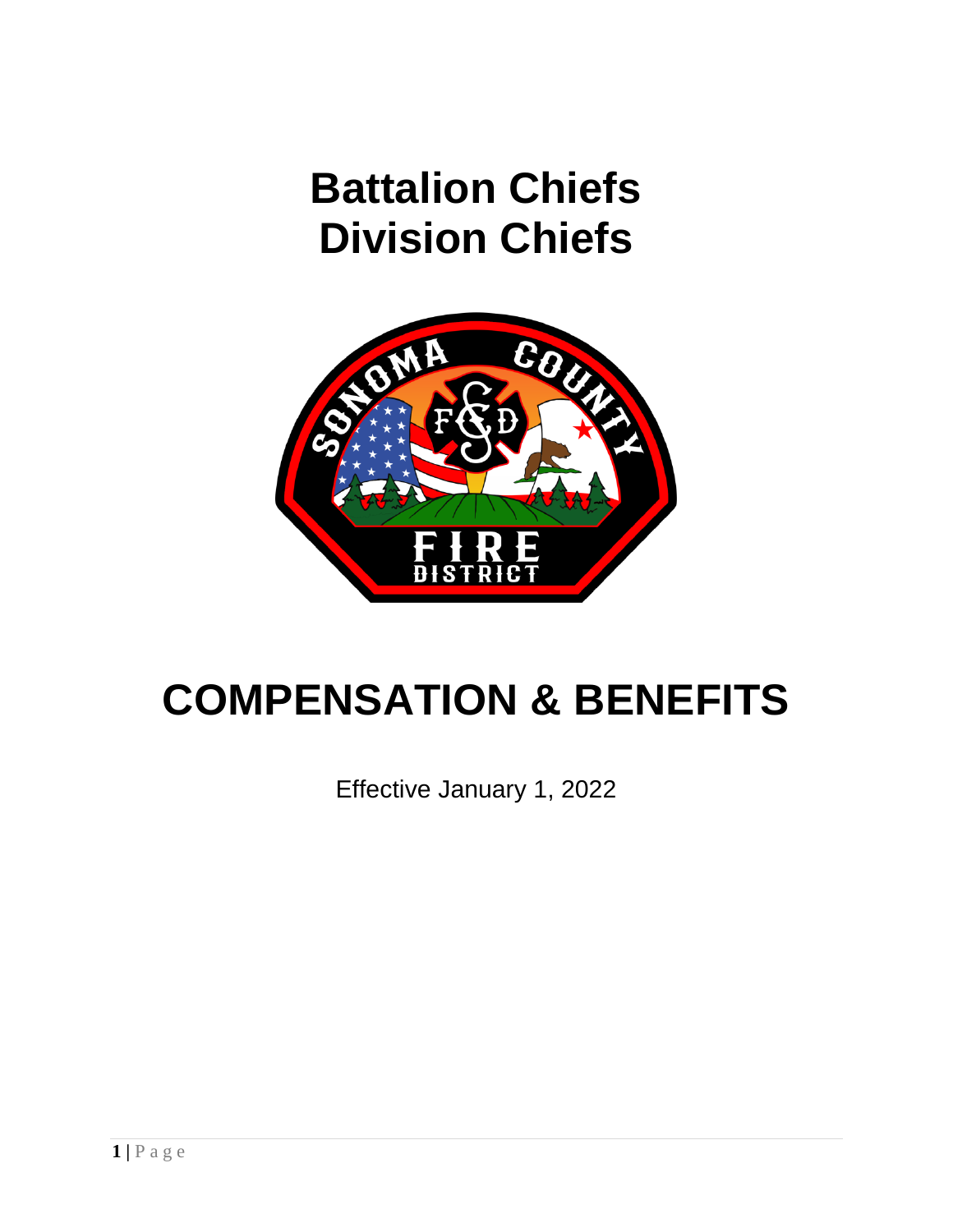# **TABLE OF CONTENTS**

| <b>Topic</b>                                     | Page                    |
|--------------------------------------------------|-------------------------|
| Introduction                                     | 3                       |
|                                                  |                         |
| <b>Effective Date</b>                            | $\overline{\mathbf{3}}$ |
|                                                  |                         |
| <b>Work Periods, Employment Status, Salaries</b> | $\overline{\mathbf{3}}$ |
| <b>Salaries</b>                                  | 3                       |
| Overtime                                         | 3                       |
| <b>Overtime Procedures</b>                       | 4                       |
| <b>Mandated Overtime</b>                         | 4                       |
| <b>Shift Trades</b>                              | 5                       |
| <b>Emergency Call Back</b>                       | 4                       |
| Non-Emergency Call Back                          | 5                       |
| Out of Classification Stipend                    | 5                       |
| <b>Deferred Compensation</b>                     | 5                       |
|                                                  |                         |
| <b>Retirement</b>                                | 5                       |
|                                                  |                         |
| <b>Paid Time Off</b>                             | $\overline{\mathbf{z}}$ |
| <b>Sick Leave</b>                                | $\overline{\mathbf{z}}$ |
| <b>Bereavement Leave</b>                         | 8                       |
| Vacation                                         | 8                       |
| Holidays                                         | 9                       |
| Alternative Leave                                | 9                       |
| <b>Jury Duty</b>                                 | 9                       |
|                                                  |                         |
| <b>Benefits</b>                                  | 10                      |
| Medical                                          | 10                      |
| Dental                                           | 10                      |
| Vision                                           | 10                      |
| Life Insurance                                   | 10                      |
| Disability Insurance                             | 10                      |
| <b>CSFA Dues</b>                                 | 10                      |
|                                                  |                         |
| <b>Management Rights</b>                         | 11                      |
|                                                  |                         |
| <b>Other Provisions</b>                          | 11                      |
| Uniforms                                         | 11                      |
| <b>Continuing Education / Tuitions</b>           | 12                      |
| <b>District Owned Vehicles</b>                   | 12                      |
|                                                  |                         |
| <b>Appendix A</b>                                | 12                      |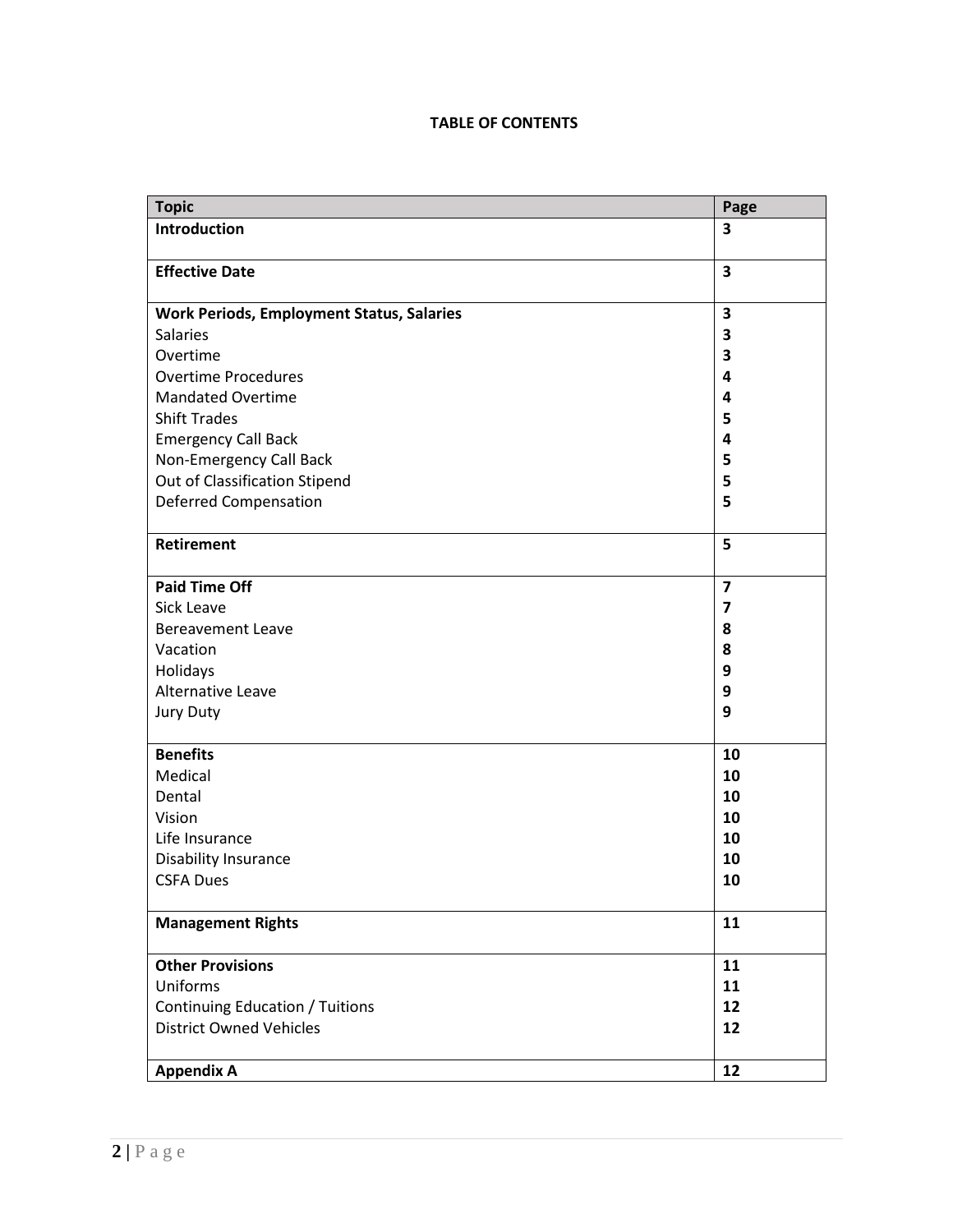# **INTRODUCTION**

This document reflects the salary, benefits, and working conditions for the following positions:

- Division Chief (3)
- Battalion Chief Shift (3)

#### **EFFECTIVE DATE**

January 1, 2022

#### **EMPLOYMENT STATUS, WORK PERIOD, SALARIES, OTHER COMPENSATIONS**

#### **Employment Status**

| <b>Position</b>                           | <b>Typical Work Week</b> | <b>Status</b>                 |
|-------------------------------------------|--------------------------|-------------------------------|
| <b>Division Chief/Training and Safety</b> | 40 / Week                | <b>FLSA Salary Exempt</b>     |
| <b>Division Chief / Fire Marshal</b>      | 40 / Week                | <b>FLSA Salary Exempt</b>     |
| <b>Division Chief/EMS</b>                 | 40 / Week                | <b>FLSA Salary Exempt</b>     |
| <b>Battalion Chief</b>                    | 48/96 A B and C Shift    | <b>FLSA Hourly Non-exempt</b> |

#### **Works Periods**

Division Chiefs typically work a standard work week (Monday – Thursday / 10-hour days). Division Chiefs may vary their arrival and/or departure times (and other times during the workday) upon approval from of the Deputy Chief.

Shift Battalion Chiefs work a shift, 0800 to 0800, 48/96 schedule (48 hours on, 96 hours off)

#### **Salaries**

Salaries are set forth in the salary scheduled attached to this document as Appendix A.

Hourly rates for 56-hour employees' salary shall be calculated by dividing an employee's annual salary by 2912.

Hourly rates for 40-hour employees' salary shall be calculated by dividing an employee's annual salary by 2080.

#### **Overtime Pay**

Shift Battalion Chiefs shall receive time and one-half (1.5) for all overtime worked. This includes overtime for meetings and classes required by the District. Overtime is based on the individual Battalion Chiefs base hourly rate per FLSA.

Division Chiefs who are qualified to work Shift Battalion Chief positions shall receive time and one-half in excess of their normally scheduled 40-hour work week or in response to a reported emergency incident. When assigned to cover the Battalion Chief shift, Division Chiefs will spend the night at one of the districts fire stations if their private residence is outside of the District limits.

Overtime will only be approved for work that is not currently compensated by any other compensatory tool.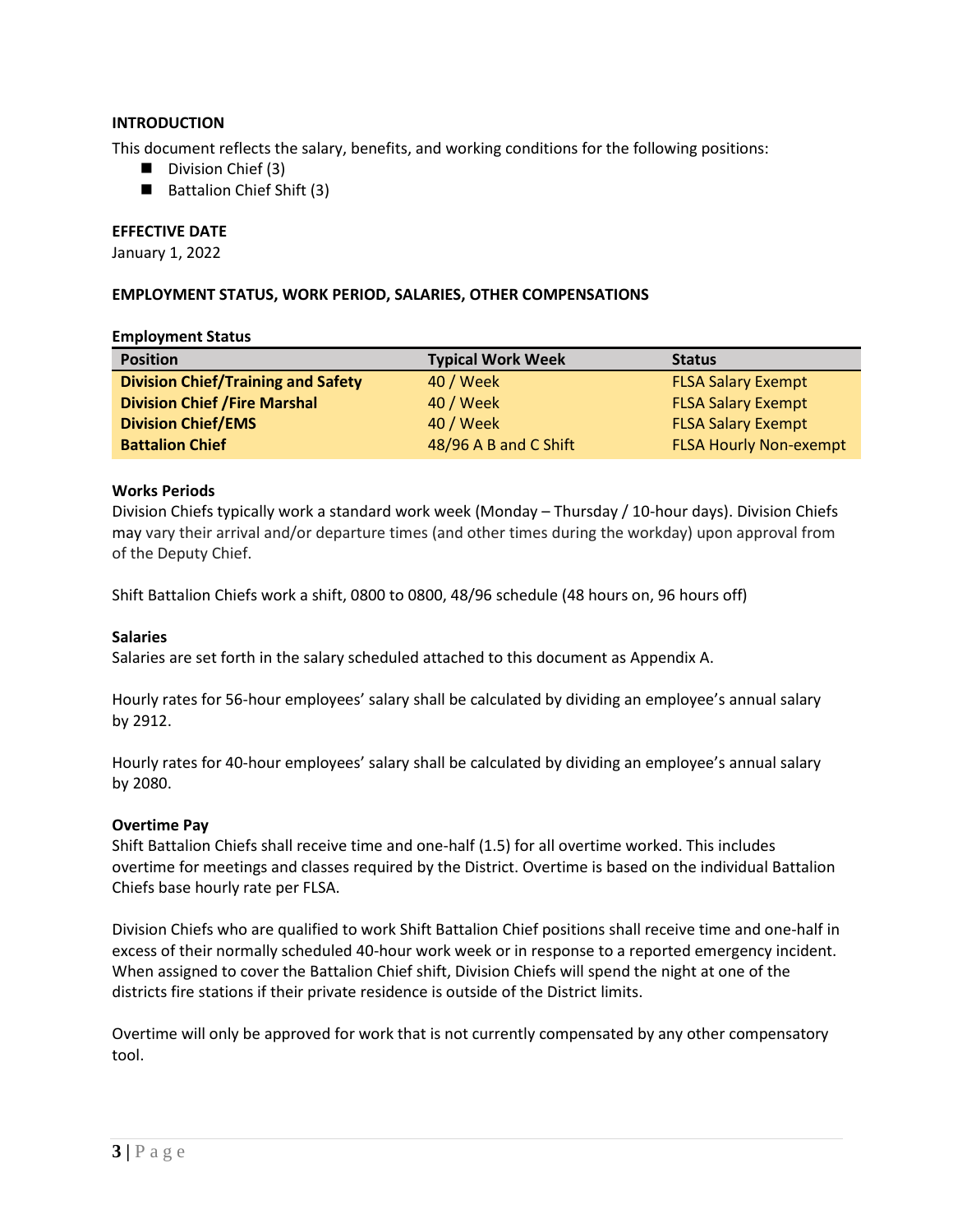# **Overtime Procedures**

- 1. Overtime shall be allocated and paid in accordance with existing policy.
- 2. Shift overtime for Chief Officers working a shift assignment shall conform to existing overtime policies and procedures and does not require approval from the Deputy Fire Chief or Fire Chief.
- 3. Overtime requests for all Chief Officers, other than scheduled shift overtime, shall require preapproval from the Deputy Fire Chief or the Fire Chief via email.
- 4. The request shall state the work product requiring the overtime, and the hours of overtime requested. Battalion Chiefs/ Division Chiefs shall always consider whether it is necessary to work outside his/her normal work schedule or while off-duty to complete his/her work prior to requesting approval for overtime.
- 5. Request clarification from the Deputy Fire Chief or the Fire Chief, if a Chief Officer is unsure of his/her priorities, urgency of the work product, or the justification to work overtime, prior to making the request.
- 6. Overtime may be worked without approval if there is an urgent, unplanned, and high priority assignment or event. However, this is an exception to the normal process and an email must be sent to the Deputy Fire Chief or the Fire Chief via email within 24 hours of the occurrence to receive retroactive approval.

# **Emergency Call Back / Mandated Staffing Periods / Recall Pay**

The District may recall off-duty personnel due to significant emergency incidents (fire, rescues, disasters) and to provide additional on-duty staffing during periods of elevated community risk (storms, Red Flag Warnings). Battalion Chiefs and Division Chiefs shall be paid overtime for any hours worked beyond normal hours.

# **On-Call / Stand By Stipend ("Duty Chief" assignment)**

Battalion and Division Chiefs who are assigned to be on-call off duty and after normal business hours ("Duty Chief") shall be compensated \$150 stipend per day. They shall be compensated time and onehalf (1.5) pay when responding to significant incidents or at the request of the on-duty Battalion Chief. Overtime will be rounded to the nearest hour with a two-hour minimum. Being available regularly for on-call duty is an essential function of the position of Battalion Chief and/or Division Chief."

# **Out of District Mutual Aid Assignment**

Division and Battalion Chiefs are permitted to respond to an out of district mutual aid assignment with approval from the Deputy Chief. Division and Battalion Chiefs shall be paid overtime for any hours worked beyond their normal hours, portal to portal.

# **Mandated Overtime**

Shift Battalion Chiefs fill A, B and C shifts. In the event an open shift is not voluntary filled using shift backfill procedure, the Deputy Chief may mandate an employee to fill the shift. Division Chiefs cannot be mandated to shift Battalion coverage.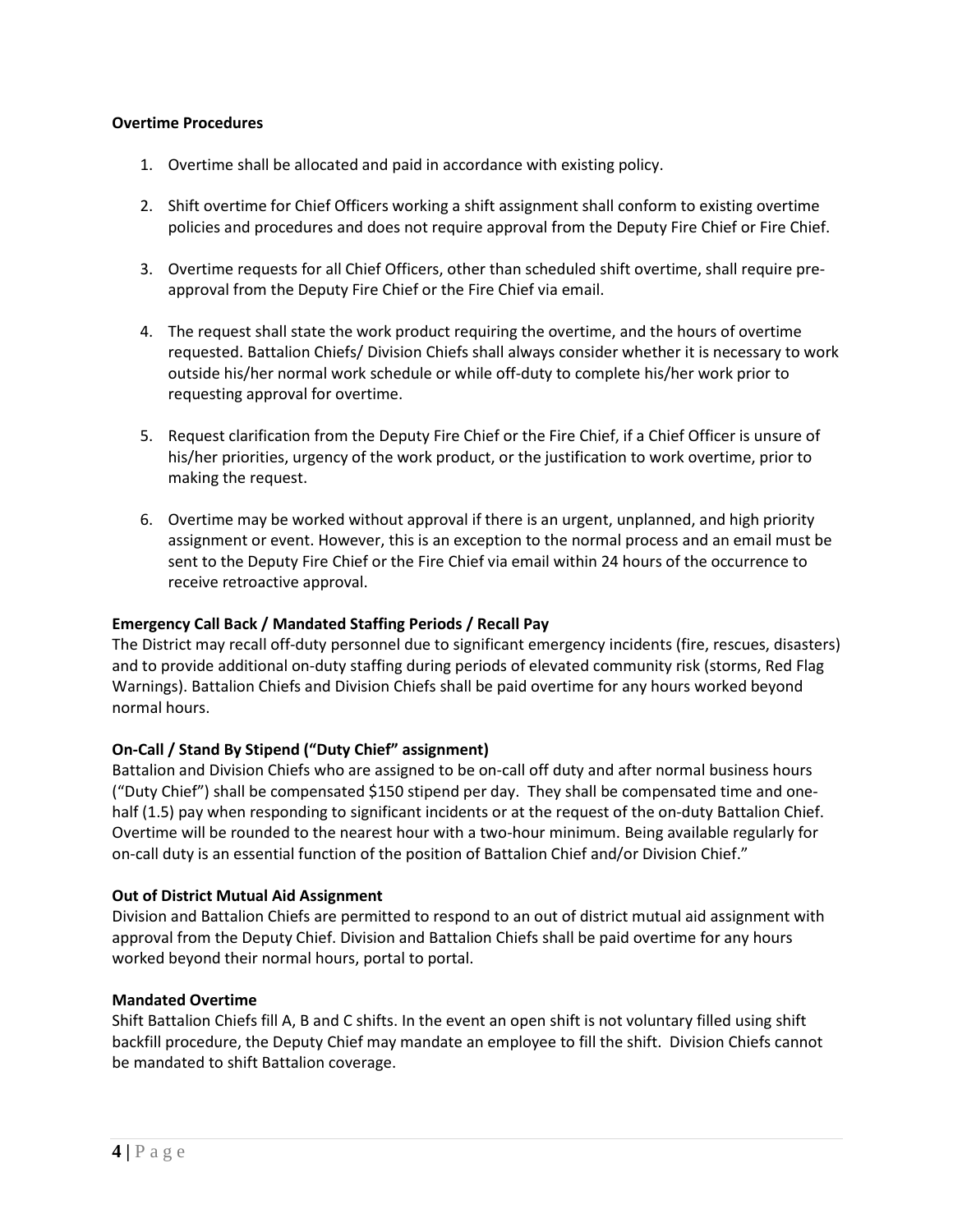# **Shift Trades / Partial Coverage**

Battalion Chiefs may request shift exchanges with other Battalion Chiefs. Shift trades at no disservice to the District.

# **Non-Emergency Call Back**

Battalion Chief/ Division Chiefs who are summoned back to work while off duty for meetings, training, workshops, or at the request of the Deputy Chief and/or his/her designee, shall receive overtime.

#### **Out of Classification Stipend**

Battalion and Division Chiefs assigned by the Fire Chief shall receive \$150 stipend per day for every day assigned to work in the acting role.

# **Deferred Compensation**

The District will contribute up to \$150 dollar for dollar match per pay period towards the Division or Battalion Chiefs contribution to PERS 457 plan.

#### **RETIREMENT**

Retirement benefits for all employees covered in this agreement shall be provided in accordance with the current California Public Employees' Retirement System (CalPERS) contract.

Classic safety employees with 3% @ 55 plan, formula. Classic employees shall pay 10% employee contribution of applicable compensation.

Safety employees hired after January 1, 2013, with 2.7% @ 57 plan, formula (PEPRA Members). PEPRA safety employees will pay up to 50% of the normal cost, as set annually by PERS, contribution of applicable salary.

In lieu of the CalPERS Sick Leave Credit, the employee may choose to have the District pay the employee thirty percent (30%) of all unused sick leave accrued by the employee at the time of retirement based on the employee's hourly rate of pay inclusive of applicable incentives.

#### **Retirement Medical**

The Fire District will continue post-retirement medical insurance to current qualified past-Rincon Valley Fire District employees and qualified spouse, who were hired prior to July 1, 2012, subject to the following restrictions:

The employee retires from the District with a minimum of eleven complete years of full-time permanent service with the District.

The qualified retired employee or the qualified retired employee's spouse is not otherwise eligible for the same level of medical coverage through another employer.

The qualified retired employee or the qualified spouse shall exercise due diligence in identifying coverage available through another employer.

If only one of the qualified retired employees or the qualified spouse are eligible for the same level of medical coverage through another employer, the remaining individual shall continue to be qualified under this section.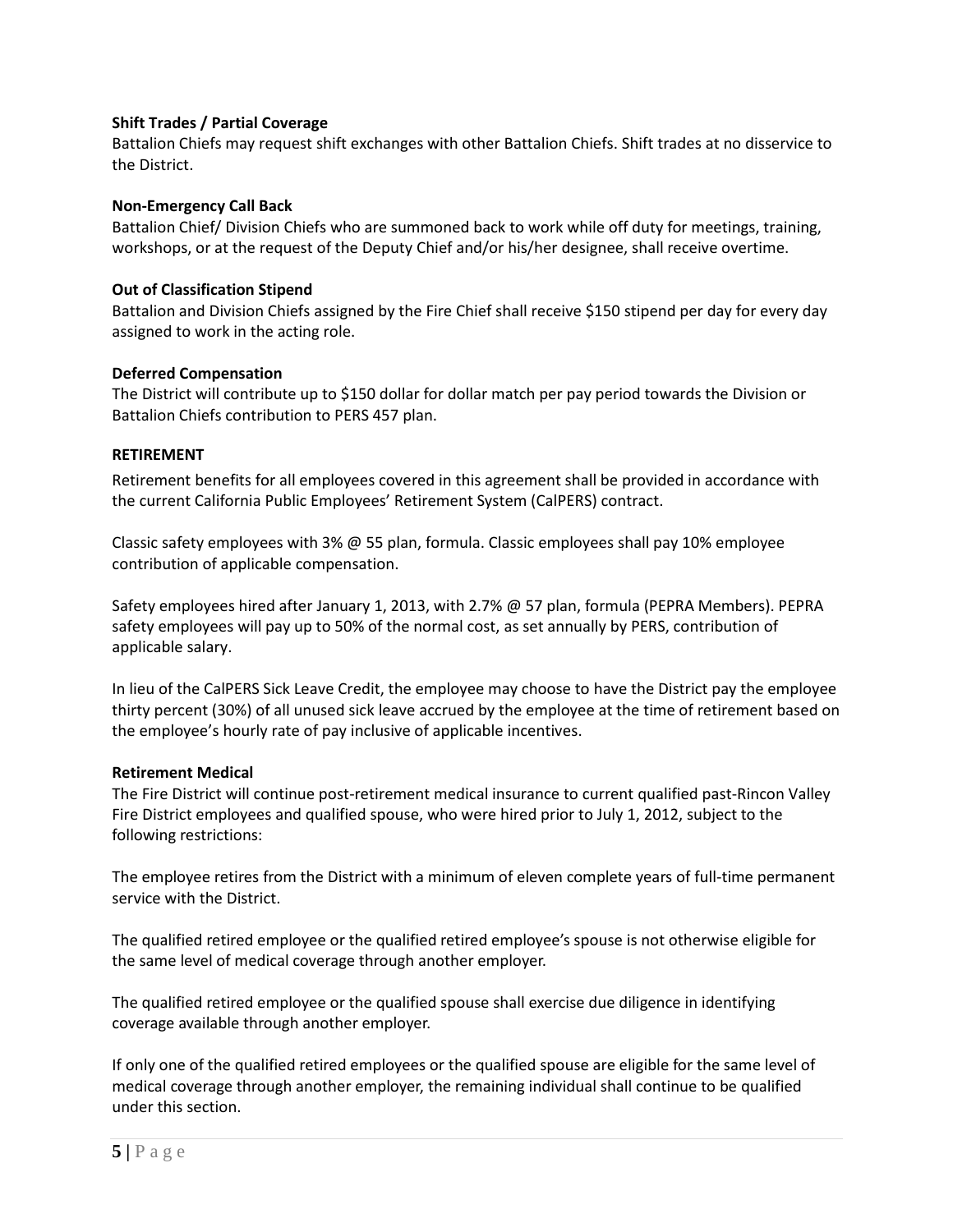The qualified retired employee and the qualified retired employee's spouse participate in Medicare to the full extent allowed by law.

At the time that a qualified retired employee or qualified spouse reaches age 65 the District shall be furnished with a statement of earnings from Social Security.

If neither a qualified retired employee or qualified spouse claims to be eligible for Medicare at age 65 a notarized statement to that effect shall be provided to the District.

The maximum contribution for the aggregate of the qualified retired employee and the qualified retired employee's spouse shall be \$1,261.15 per month for an employee retiring with twenty complete fulltime permanent years of service with the District (which includes any probationary time as a permanent full-time employee). Service with the District shall include any full-time permanent service with an agency absorbed by the District. The most restrictive maximum amount shall apply unless proof of eligibility for a less restrictive maximum amount is provided by the qualified retired employee or qualified spouse of the qualified retired employee.

For retired employees with more than eleven complete full-time permanent years of service and less than twenty complete full-time permanent years of service the District shall contribute the following maximum amounts (based on the limits in section 5.1.4.3) for the aggregate of the retired employee and the retired employee's spouse.

Eleven complete years, but less than twelve: 10% of actual premium to a maximum of 10% of the applicable maximum amount.

Twelve complete years, but less than thirteen: 20% of actual premium to a maximum of 20% of the applicable maximum amount.

Thirteen complete years, but less than fourteen: 30% of actual premium to a maximum of 30% of the applicable maximum amount.

Fourteen complete years, but less than fifteen: 40% of actual premium to a maximum of 40% of the applicable maximum amount.

Fifteen complete years, but less than sixteen: 50% of actual premium to a maximum of 50% of the applicable maximum amount.

Sixteen complete years, but less than seventeen: 60% of actual premium to a maximum of 60% of the applicable maximum amount.

Seventeen complete years, but less than eighteen: 70% of actual premium to a maximum of 70% of the applicable maximum amount.

Eighteen complete years, but less than nineteen: 80% of actual premium to a maximum of 80% of the applicable maximum amount.

Nineteen complete years, but less than twenty: 90% of actual premium to a maximum of 90% of the applicable maximum amount.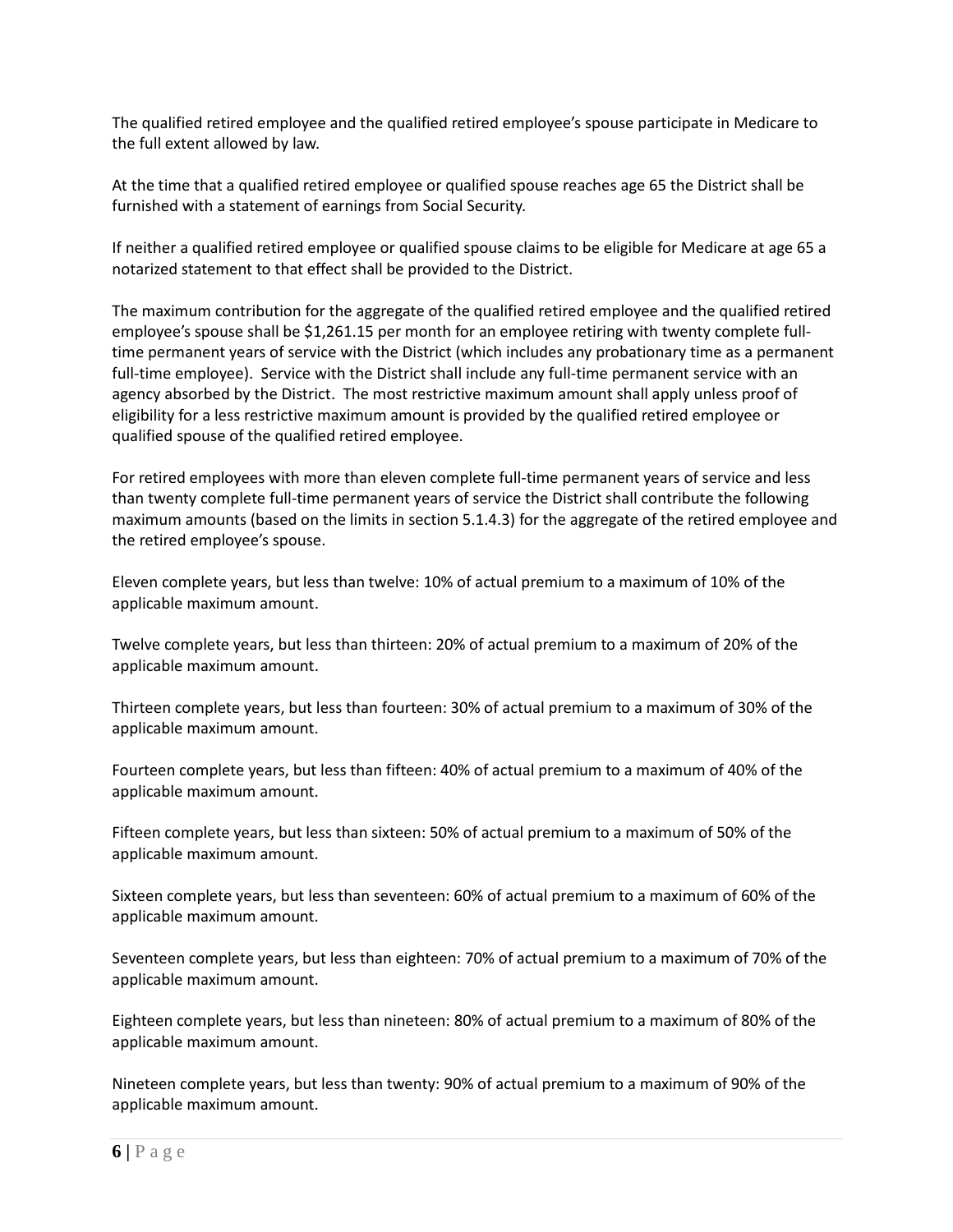The retired employee was a full-time permanent employee of the District on or after January 1, 2003.

"Retiree" or "Retired employee" means a person who is eligible to retire under P.E.R.S. rules at the time of separation from District service.

Eligible dependents of a qualified retired employee, other than a qualified spouse, may be covered at the expense of the retired employee.

The retired employee's share, if any, shall be billed directly to the retiree by the District's third-party administrator. Failure of the retired employee to pay the required share shall cause the coverage to be terminated.

The benefit to the qualified retired employee shall expire upon the death of the qualified retired employee and the benefit to the qualified spouse of the qualified retired employee shall expire upon the death of the qualified spouse of the qualified retired employee unless the benefit expires pursuant to other provisions in Section 5.1.4.

The benefit to the qualified spouse of the qualified retired employee shall only apply to a spouse that has been legally married pursuant to California law to the qualified retired employee for a minimum of one year prior to the date of retirement.

The spouse of a qualified retired employee shall cease to be a qualified spouse and shall no longer be eligible for any benefits under this section upon the termination of the marriage to the qualified retired employee for any reason other than death.

A qualified retired employee and/or the qualified spouse of a qualified retired employee that does not request the benefit at the time of the qualified employee's retirement or who terminates the coverage prior to death may reactivate the coverage during a month in each year designated by the District or upon a qualifying life event.

It is the intent of this section that the qualified retired employee and the qualified spouse of the qualified retired employee shall only be eligible for the plan that is offered through the District and that it shall not be construed to mean that the qualified retired employee and the qualified spouse of the qualified retired employee shall be eligible for any reimbursement or offset for selecting or participating in a different plan.

# **PAID TIME OFF**

# **Sick Leave**

Division Chiefs shall accumulate sick leave at the rate ten (10) hours per month up to and including the fifteenth  $(15<sup>th</sup>)$  year of service. The accrual rates shall increase to sixteen (16) hours per month beginning with the sixteenth (16th) year of service. The District shall pay an employee 30% of any unused sick leave accrued by the employee at the time of separation from the District based on the employee's hourly rate of pay inclusive of applicable incentives.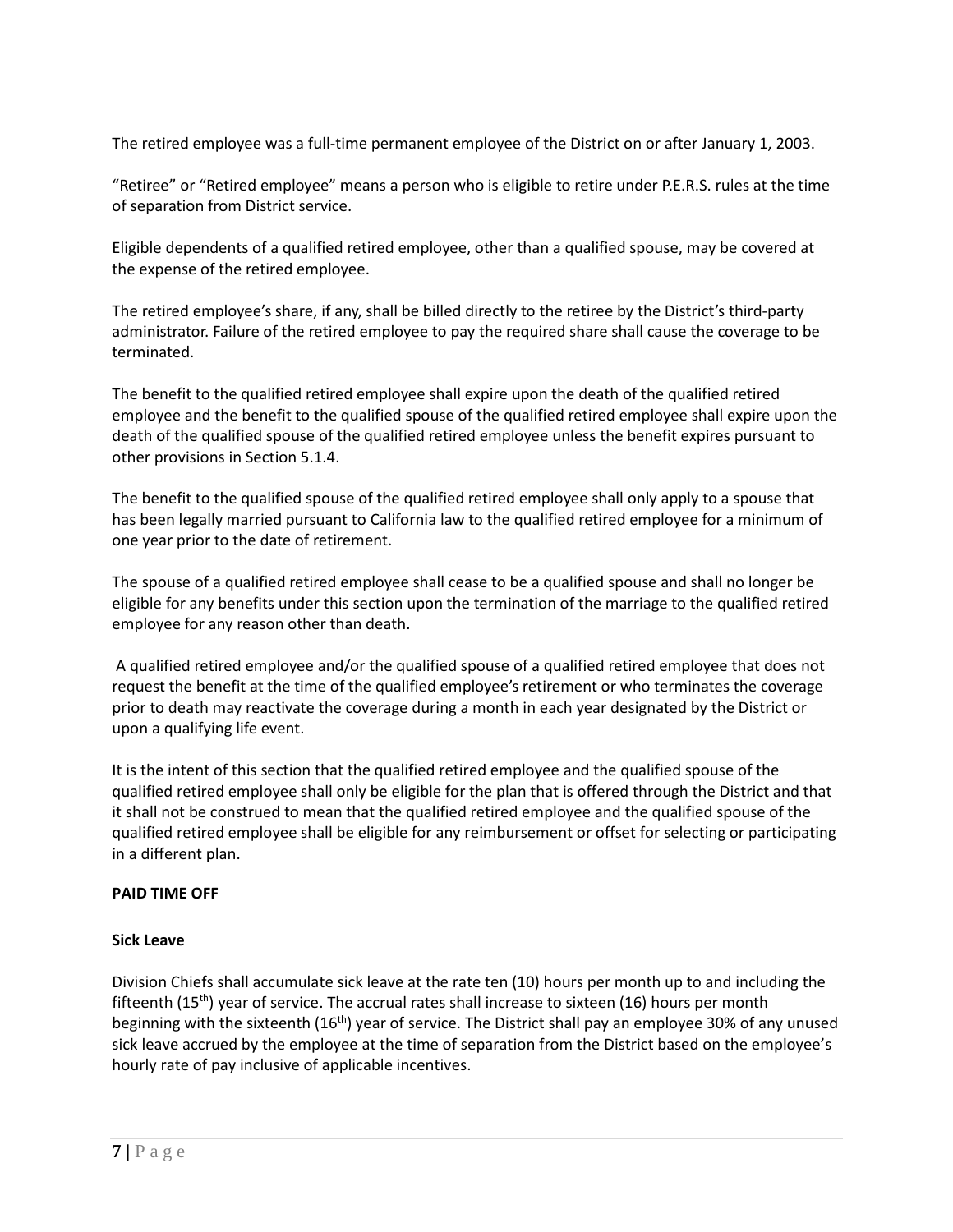Shift Battalion Chiefs shall accumulate sick leave at the rate twelve (12) hours month up to and including the fifteenth (15<sup>th</sup>) year of service. The accrual rates shall increase to twenty-four (24) hours per month beginning with the sixteenth  $(16<sup>th</sup>)$  year of service. The District shall pay an employee 30% of any unused sick leave accrued by the employee at the time of separation from the District based on the employee's hourly rate of pay inclusive of applicable incentives.

The District may require a doctor's note for sick time exceeding four consecutive days/shifts.

# **Bereavement Leave**

Battalion and Division Chiefs shall be allowed time off with pay, in the event of a death in the immediate family, according to the schedule listed below. Immediate family shall include the employees' existing spouse, domestic partner, child, step or foster child, child of domestic partner, a legal ward, mother, father, mother-in-law, father-in-law, brother, sister, grandparents, stepparents, foster parents, or any close relative residing in the employee's household.

| <b>Shift Battalion Chiefs:</b> | 72 consecutive work hours (3 shift days) |
|--------------------------------|------------------------------------------|
| Division Chiefs:               | 3 consecutive days                       |

The District may, at its discretion, approve a request for additional time off as bereavement leave where out-of-state travel is required or when an employee's emotional condition so warrants. Any such requests, if granted, shall be deducted from the employee's accrued sick leave.

# **Vacation**

Battalion Chiefs accrue the following vacation benefits: and shall use in 24-hour blocks:

| Years of Service | Hours Accrued Annually (2912) hours |
|------------------|-------------------------------------|
| $0 - 5$ Years    | 144 hours                           |
| $6 - 9$ Years    | 216 hours                           |
| $10 - 15$ Years  | 264 hours                           |
| 16 or more years | 312hours                            |

Division Chiefs accrue the following vacation benefits and shall use in 1-hour blocks:

| Years of Service | Hours Accrued Annually (2080) hours |
|------------------|-------------------------------------|
| 1-3 years        | 80 hours                            |
| 4-7 years        | 120 hours                           |
| 8-11 years       | 160 hours                           |
| $12-15$ years    | 200 hours                           |
| 16 or greater    | 240 hours                           |

#### **Maximum Allowable Accumulated Vacation**

Vacation balances maximum shall be two (2) years of accrual.

Should an employee reach the maximum vacation accrual, the District shall pay hours in excess to the employee at their regular rate of pay upon the employee's anniversary date.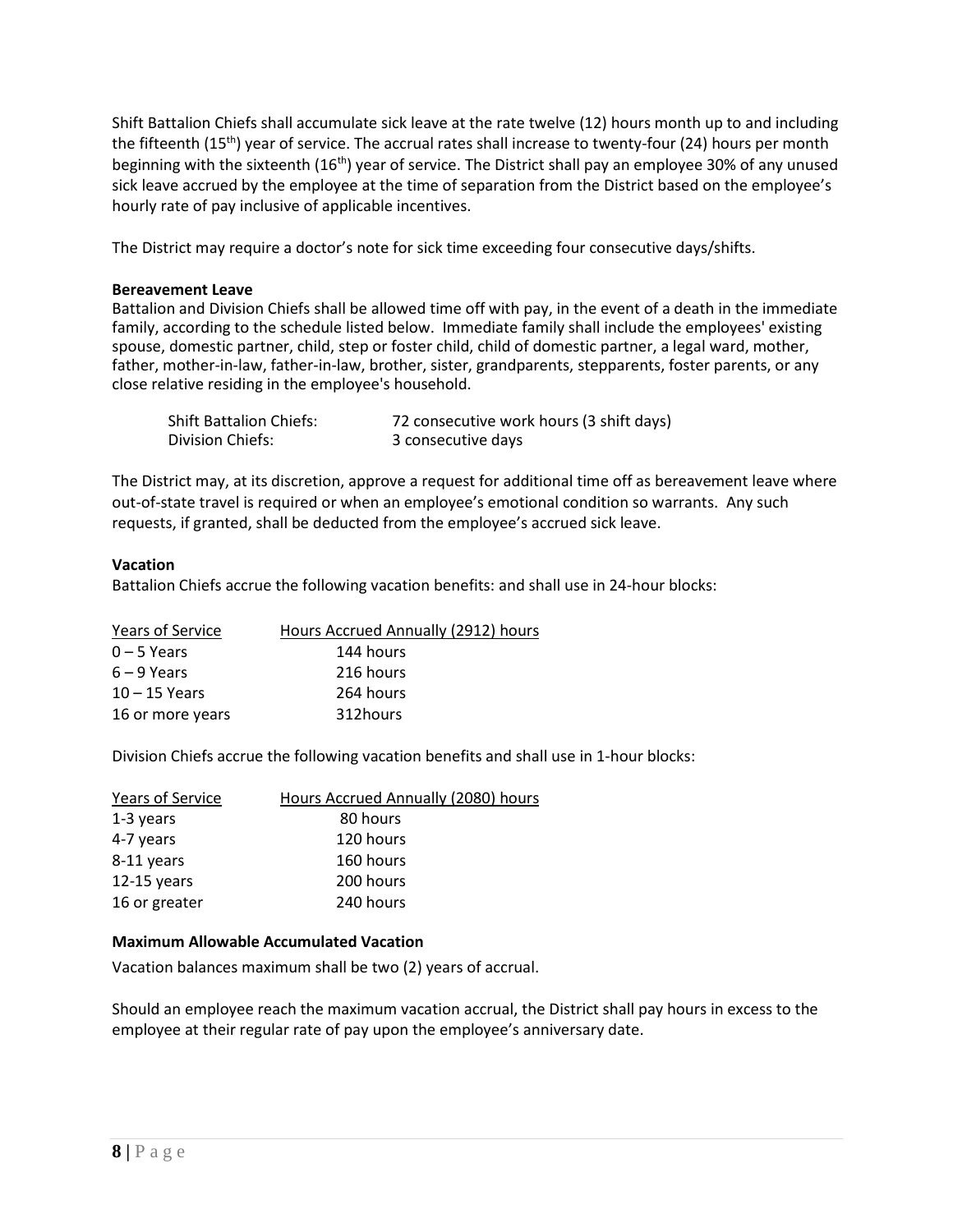Employees on extended "sick or injury" leave or vacation that has been canceled by the District, shall have vacation time in excess of the maximum allowed carried forward by written request approved by the Fire Chief.

Employees who are on extended leave (sick or injury, non-workers compensation), or vacation that has been canceled by the District, shall have vacation time in excess of the maximum allowed carried forward by written request approved by the Fire Chief. Employees who are on a nonwork-related leave, shall not accumulate vacation or sick hours during the leave.

# **Holidays**

The District recognize the following holidays:

| New Year's Day                | Martin Luther King Jr. Day |
|-------------------------------|----------------------------|
| <b>Presidents Day</b>         | <b>Memorial Day</b>        |
| Independence Day              | Labor Day                  |
| <b>Veterans Day</b>           | <b>Thanksgiving Day</b>    |
| Friday after Thanksgiving Day | Christmas Eve              |
| Birthday                      | Christmas Day              |

Battalion Chiefs Holiday Pay shall be paid for each of the twelve (12) observed holidays as they occur.

For Division Chiefs, if the holiday falls on a weekend day, the previous Friday or following Monday can be taken off.

# **Alternative Leave**

Shift Battalion Chiefs shall receive twenty-four (24) hours of Alternative Leave per calendar year. The Alternative Leave hours may be used at the employee's discretion, subject to scheduling considerations of the District. Alternative Leave will not accumulate and can only be used within the calendar year it was received. Alternative must be used in a whole twenty-four (24) block. Alternative leave hours do not hold cash value.

Division Chiefs shall receive sixty (60) hours of alternative leave per calendar year. Alternative leave hours do not transfer year to year and do not hold cash value.

# **Jury Duty**

In the event of a jury summons, no deduction will be made from the salary of any employee while serving on jury duty. Employee is to return to work immediately following a release from jury duty if jury duty concludes during a work period.

#### **BENEFITS**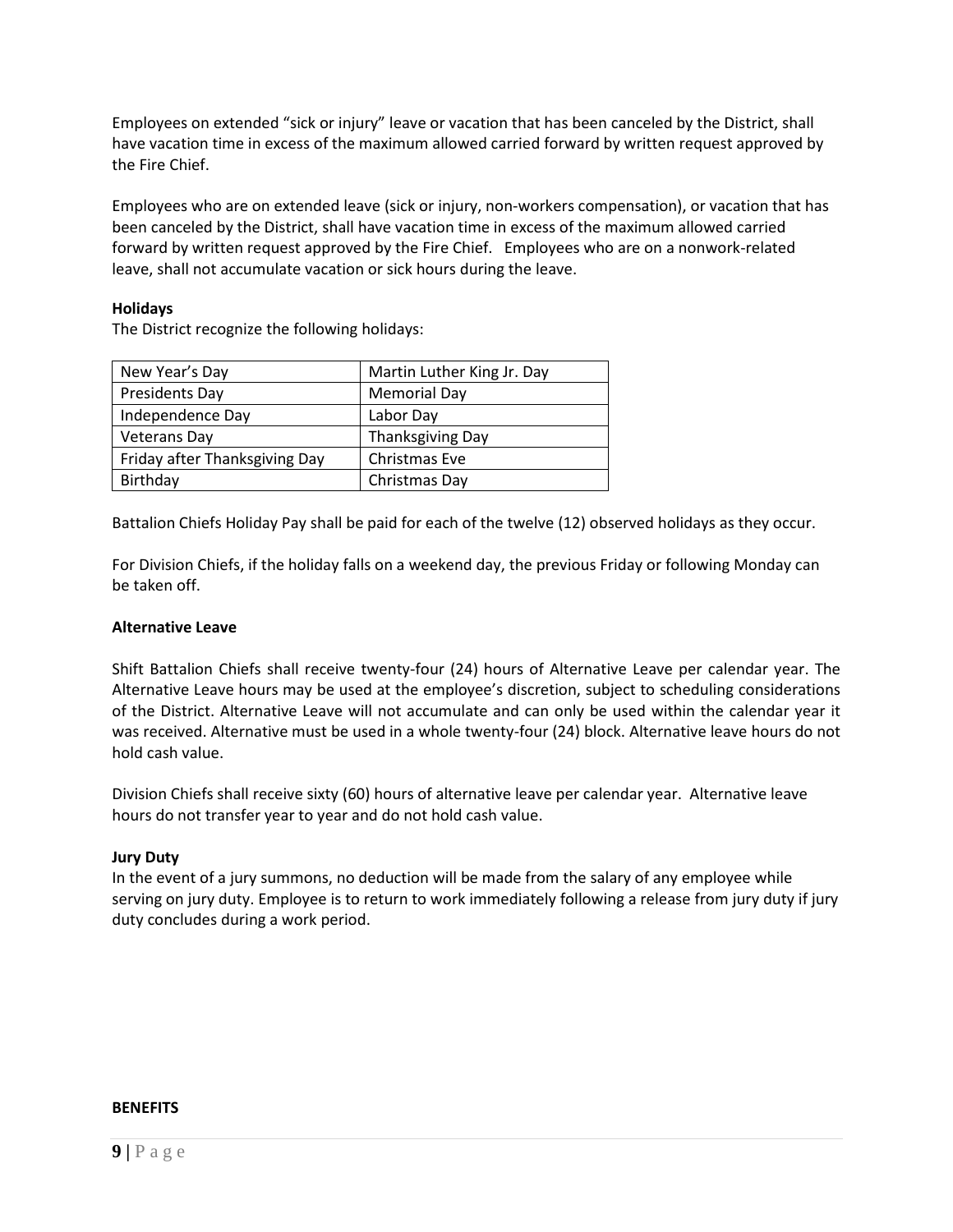# **Medical Insurance**

All qualified employees and their legal dependents and domestic partners<sup>1</sup>, as defined by the State of California and the Internal Revenue Service, are eligible to participate in a group medical plan provided by the District.

Regardless of the plan chosen by the individual employee, the District shall pay the actual premium charged by the approved health care provider for providing coverage to the employees and their dependents under the terms of the plan up to the following monthly maximum amounts:

| Employee with no dependents        | \$788/month  |
|------------------------------------|--------------|
| Employee with 1 dependent          | \$1576/month |
| Employee with 2 or more dependents | \$2045/month |

The employee may choose any plan made available to the District. The employee shall be responsible for paying the difference between the amounts listed above and the actual cost of the plan selected. Any difference shall be deducted monthly from the employee's pay.

The District offer an I.R.S. Section 125 Plan for the portion of the premiums for medical benefits that are the responsibility of the employee to pay.

#### **Dental Insurance**

All qualified employees and their legal dependents, as defined by the State of California and the Internal Revenue Service, are eligible to participate in a group dental plan selected by the District. The District shall pay the actual premium charged by the approved dental insurance provider for providing coverage to the employees and their dependents under the terms of the Plan up to a maximum of amount of \$153 per employee toward the monthly premium.

#### **Vision Insurance**

All qualified employees and their dependents are eligible to participate in a group vision care plan selected by the District. The District shall pay \$9 toward the actual premium charged by the approved vision insurance provider for providing coverage to the employees and their dependents under the terms of the Plan.

#### **Life Insurance**

All qualified employees are eligible to participate in the life insurance program selected by the District. The District shall pay 100% of the premium for the selected plan. Employees may choose higher coverage at the expense of the employee for the difference.

# **Long Term Disability Insurance**

All qualified employees are eligible to participate in the District's disability insurance program through CSFA. The District shall pay 100% of the actual premium charged under the terms of the program.

<sup>&</sup>lt;sup>1</sup> Registered Domestic Partners are the same as spouses under California law. Existing law defines domestic partners as two adults who have chosen to share one another's lives in an intimate and committed relationship of mutual caring. A domestic partnership is formed when persons file a Declaration of Domestic Partnership with Secretary of State and meet required criteria.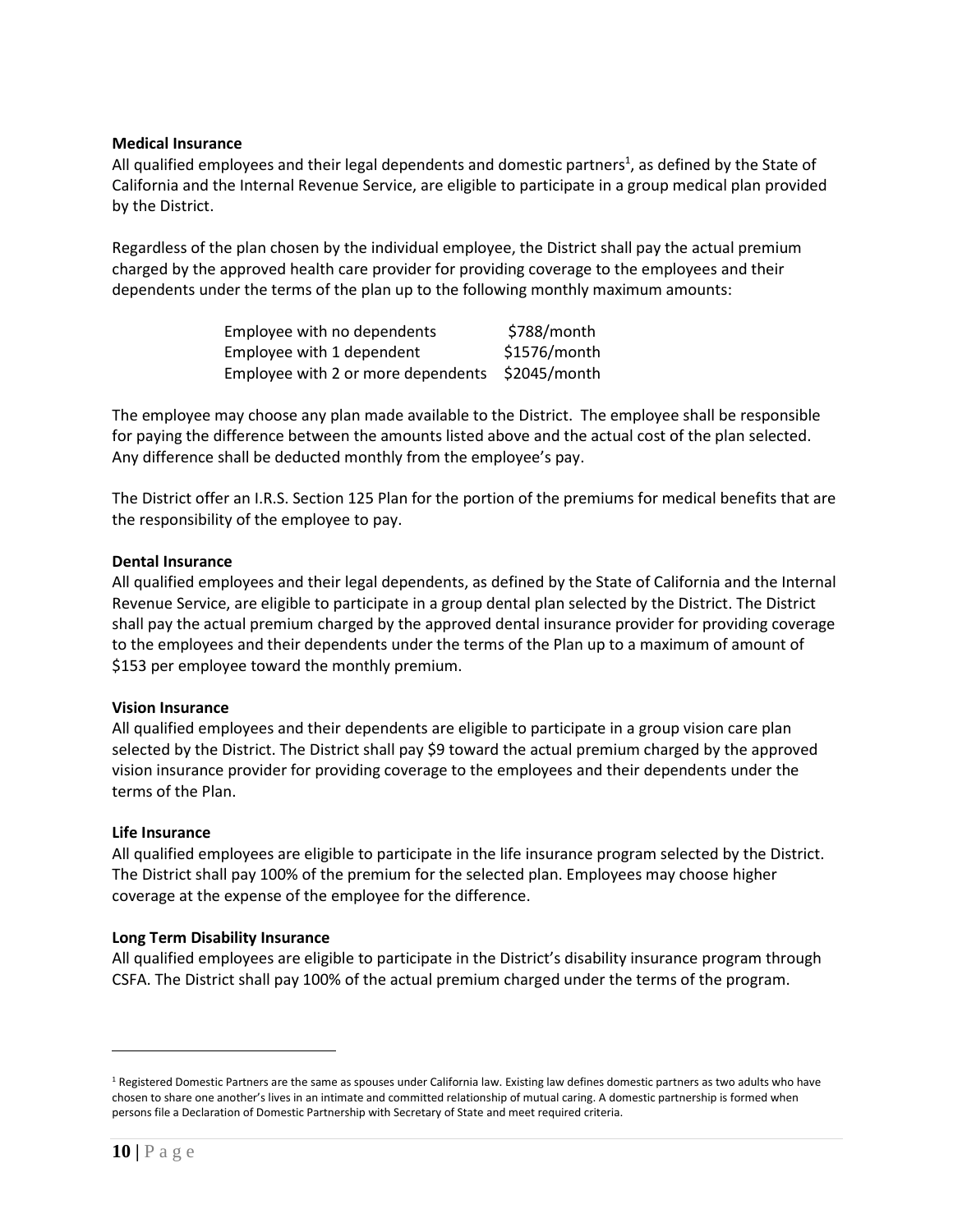# **CSFA Membership**

The District will pay 100% of CSFA dues for all employees.

#### **OTHER PROVISIONS**

#### **Employee Rights**

Battalion and Division Chiefs shall be covered under Government Code § 3250 (Firefighter Bill of Rights).

#### **Management Rights**

The District, on its own behalf and on the behalf of the taxpayers of the District, hereby retains and reserves the right, without limitation, all powers, rights, authority, duties and responsibilities conferred upon and vested in by the laws and the Constitution of the State of California and the United States including but without limiting the generality of the foregoing the right.

#### **Uniforms / Apparel**

Apparel: The District will provide the employee with one uniform polo shirt, pullover sweater, and three tee shirts initially, then supplied/updated as needed as approved by a program manager per District Uniform Policy.

Uniform: The District will provide the employee with three full sets of class B uniforms and one class A uniform initially, then supplied/updated as needed as approved by a program manager per District Uniform Policy.

The District will provide the employee with a pair of station and wildland boots. Replacement will be as needed. Maximum allowance of \$450 per year and in accordance with District Uniform Policy.

Laundering and basic maintenance of uniforms shall be the responsibility of the employee. District laundering facilities and laundry supplies shall be made available to employees for laundering uniforms.

#### **Station Dues**

Station dues shall be paid according to the schedule listed below. Station dues are for fire station consumable products (coffee, tea, condiments, etc.).

| <b>Shift Battalion Chief:</b> | \$30.00 a month |
|-------------------------------|-----------------|
| Division Chief:               | \$10.00 a month |

#### **Personal Exposure Reporting**

The District shall reimburse employees twelve dollars (\$12.00) per person, per year, towards the Personal Exposure Reporting System.

#### **Training, Continuing Education and Tuitions**

Battalion Chiefs and Division Chiefs are eligible for education costs reimbursements up to a maximum of \$1000 per year for work related studies at a recognized college, university, or professional accreditation. Training reimbursements do not transfer year to year and have no cash value.

Shift Battalion Chiefs are granted up to three (3) shifts off, Division Chiefs are granted up to five (5) consecutive days off for training leave per year for coursework that directly benefits their current